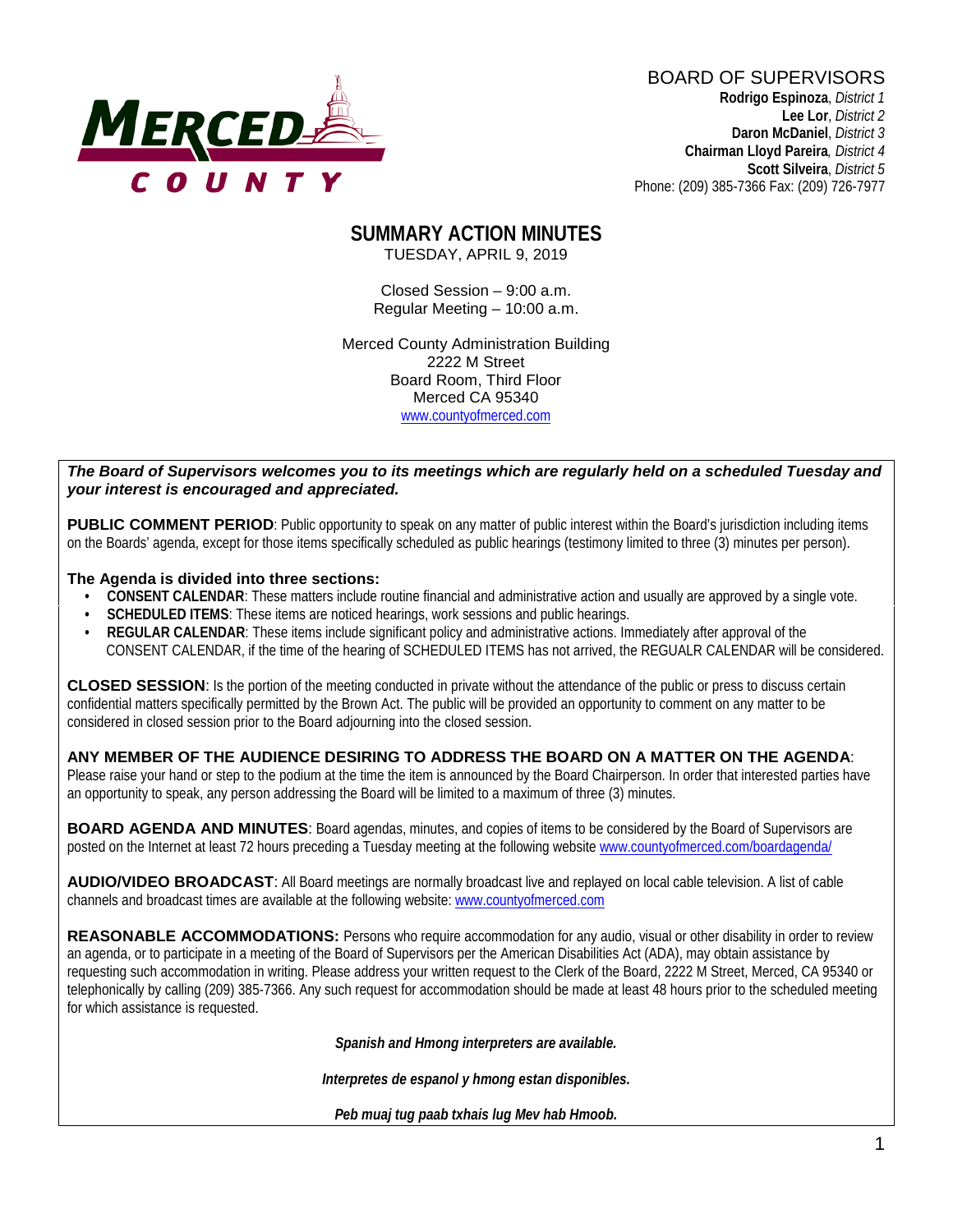#### SCHEDULED ITEMS

#### **9:00 A. M. THE PUBLIC IS INVITED TO SPEAK ON ANY ITEM ON THE AGENDA-TESTIMONY IS LIMITED TO THREE MINUTES PER PERSON**

#### **CLOSED SESSION - CONFERENCE WITH LEGAL COUNSEL - EXISTING LITIGATION:**

It is the intention of the Board to meet in Closed Session concerning Existing Litigation pursuant to Government Code Section 54956.9(d)(1): 1. Marsh, et al. v. County of Merced, et al., Merced Superior Court Case No. 18CV-03733.

### **THE BOARD RECESSED AT 9:01 A.M. AND RECONVENED AT 10:00 A.M. WITH SUPERVISOR ESPINOZA NOT PRESENT, AND THE CHAIRMAN ADVISED STAFF WAS GIVEN DIRECTION**

### **CLOSED SESSION - CONFERENCE WITH REAL PROPERTY NEGOTIATOR:**

It is the intention of the Board to meet in Closed Session concerning a Conference with Real Property Negotiator(s) Mark Hendrickson, Director-Community and Economic Development pursuant to Government Code Section 54956.8 as follows:

**Property:** 14.7 total acres at Castle Commerce Center; 10.8 acres of property bordered by Stratofortress Drive, Jetlift Drive and Aviation Drive, and 3.9 acres of land bordered by B and C Streets, Airflight Drive and Aviation Drive.

**Agency Negotiator:** Mark Hendrickson, Director-Community and Economic **Development** 

**Negotiation Parties:** Rhyolite Development Company, LLC

**Under Negotiation:** To request authority to negotiate proposed acquisition and value.

#### **PULLED FROM AGENDA – NO ACTION TAKEN**

#### **GOVERNMENT CODE SECTION 54954.2 COMPLIANCE (LATE AGENDA ITEMS)**

**10:00 A. M. INVOCATION led by Jerome Rasberry Jr./PLEDGE OF ALLEGIANCE**

**PUBLIC OPPORTUNITY TO SPEAK ON ANY MATTER OF PUBLIC INTEREST WITHIN THE BOARD'S JURISDICTION INCLUDING ITEMS ON THE BOARD'S AGENDA, EXCEPT FOR THOSE ITEMS SPECIFICALLY SCHEDULED AS PUBLIC HEARINGS (TESTIMONY LIMITED TO THREE MINUTES PER PERSON)**

### *REVIEW BOARD ORDER – SEE PAGE 7*

### **PRESENTATION: VOLUNTEER RECOGNITION - 2019 VOLUNTEERS NOMINATED BY THE COMMUNITY**

District One: Fabi Cervantes and Russell G. Winton District Two: Rob and Andrea Baptie and Cheryl Penner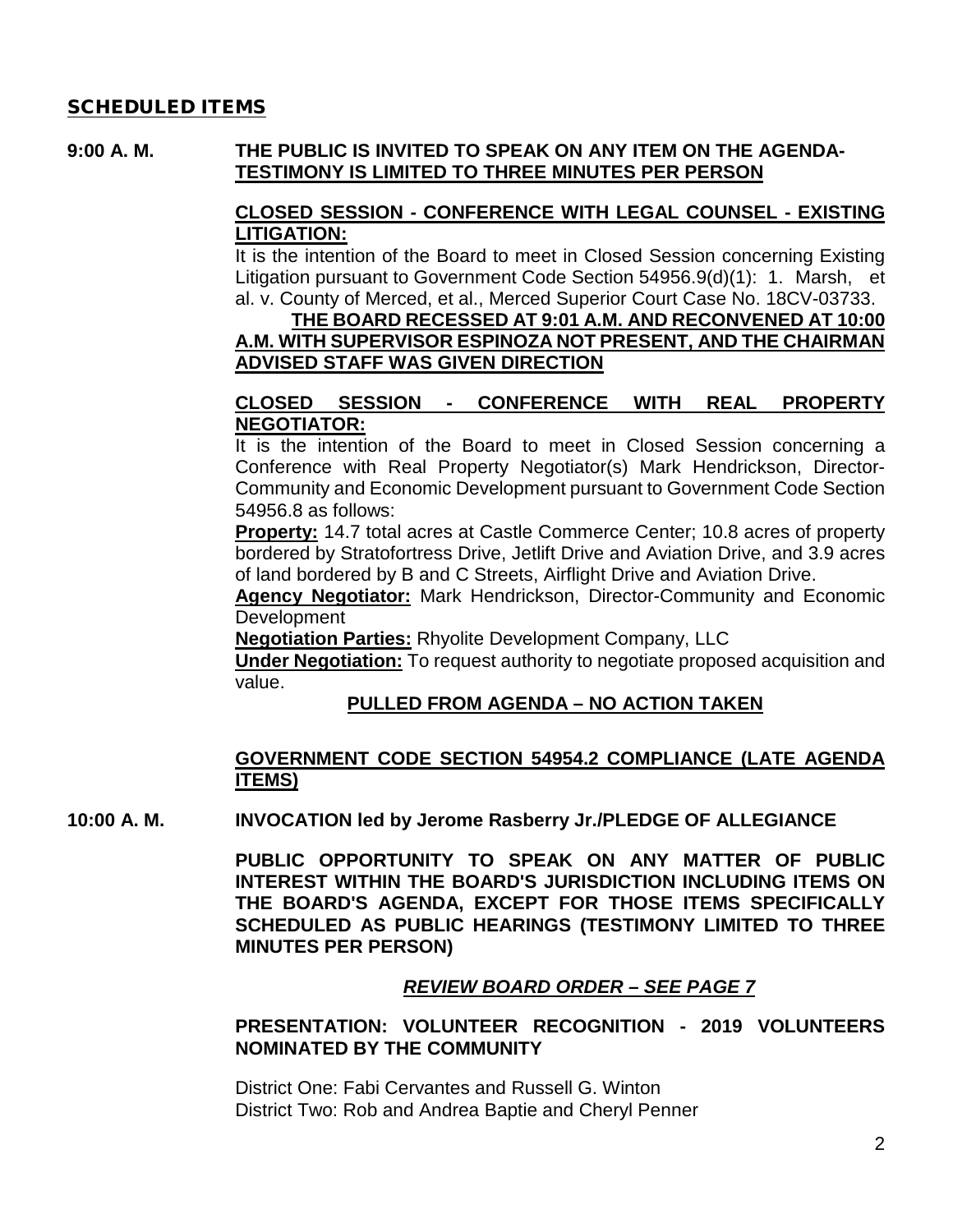District Three: Jennifer Jimenez and Andrew King District Four: Maxine Price and Zachery Ramos District Five: Kristen Plascencia and David Carr

**Certificates of Recognition were awarded with District One certificates presented by Supervisor McDaniel (R. Winton) and Supervisor Lor (F. Cervantes) on behalf of Supervisor Espinoza who was absent. The Chairman acknowledged and thanked the screening committee members consisting of Olivia Gomez, Barbara Heller, Charlene Borrelli, and Ann McCauley. A reception was held in Room 310 in honor of volunteers.**

### **APPROVAL OF CONSENT AGENDA CALENDAR (ITEMS #1 - 18)**

### **REPORTS/BOARD DIRECTION**

County Executive Officer, County Counsel, Board of Supervisors Members

# CONSENT CALENDAR (Items # 1-18)

### **APPROVED AS RECOMMENDED AYES: 2, 3, 4, 5 NOT PRESENT: 1**

#### Public Works

- 1. Approve Budget Transfer in the amount of \$20,500 to replace vehicle #52306 from the District Attorney's office that was involved in an accident and deemed a total loss. (4/5 Vote Required)
- 2. Approve Budget Transfer in the amount of \$20,000 for additional construction related expenses for the Board Dais and security remodel.
- 3. Approve Budget Transfer in the amount of \$15,000 for emergency sewer repair at the Los Banos Roads yard.

#### Health

- 4. Proclaim the week of April 1 7, 2019 as "National Public Health Week".
- 5. Approve and authorize the Chairman to sign Amendment Contract No. 2010280 (Intergovernmental Agreement No. 16-93695 A1) with the California Department of Health Care Services regarding transfer of public funds and amend the (Intergovernmental Transfer Assessment Fee Contract No. 16-93726 A1).

#### Behavioral Health and Recovery Services

6. Approve Budget Transfer in the amount of \$100,000 to purchase a specialized van to expand capacity building as identified in the Mental Health Services Act (MHSA) plan update.

#### Probation

- 7. Approve Budget Transfer in the amount \$7,000 to purchase one freezer for Building 2 at the Juvenile Justice Correctional Complex.
- 8. Approve Budget Transfer in the amount \$6,000 to purchase one refrigerator for Building 2 at the Juvenile Justice Correctional Complex.

#### District Attorney

9. Proclaim the week of April 7-13, 2019 as "Victims' Rights Week" in Merced County.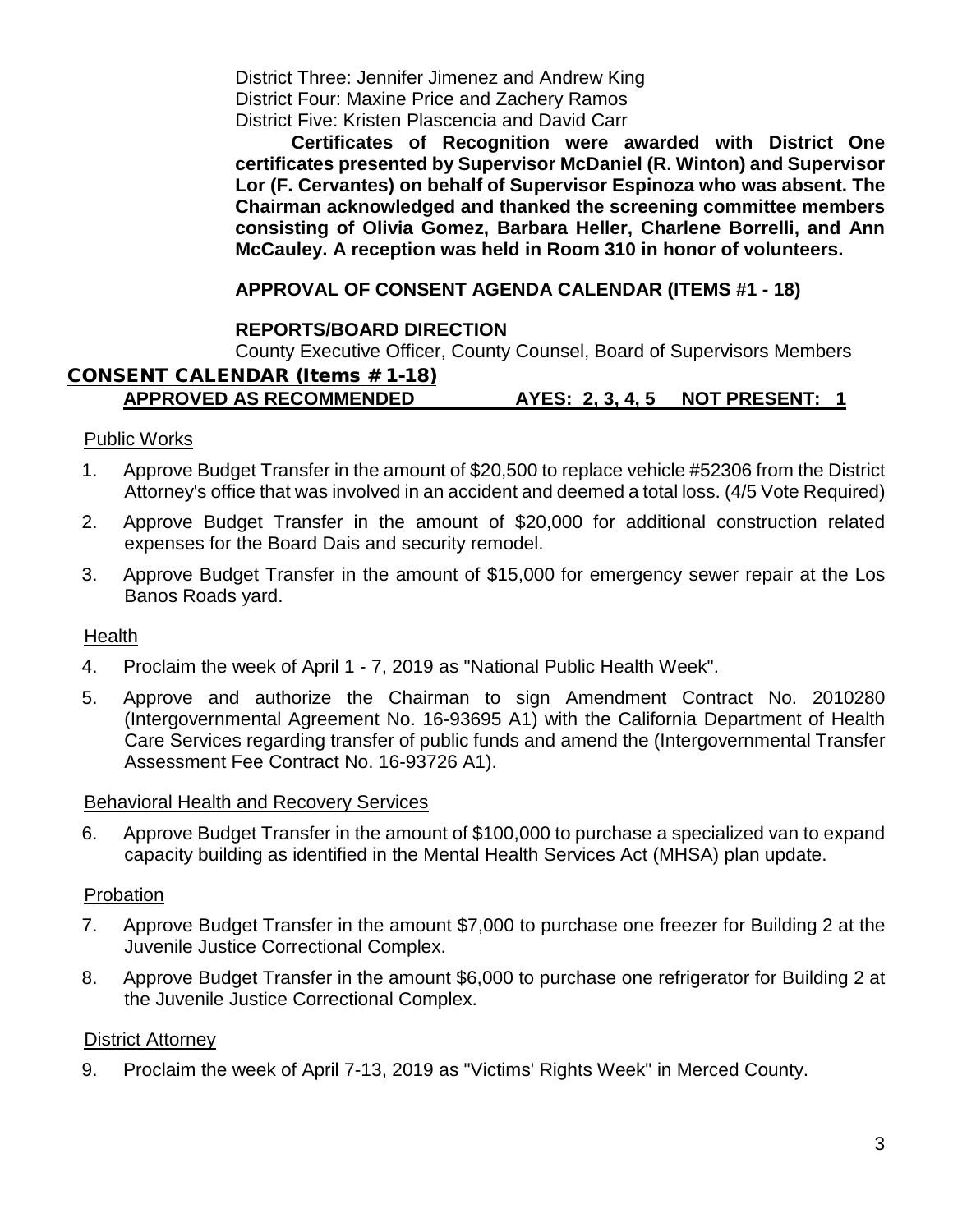### Workforce Investment

- 10. Accept Modification (12) to Workforce Innovation and Opportunity Act Subgrant K8106644 (Amendment Contract No. 2017211) with the State Employment Development Department to replace exhibits with revised exhibits for the Slingshot Regional Plan Implementation Project.
- 11. Approve and authorize the Chairman to sign the Amendment Contract 2018086 with Foundation for California Community College for employment services.

### **Sheriff**

12. Approve Budget Transfer in the amount of \$10,000 to increase the Evidence Warehouse Camera CIP Project. (4/5/ Vote Required)

#### Executive Office

13. Act on Claim for Damages submitted by Jesus Hernandez as recommended by Risk Management and County Counsel.

### Board of Supervisors

14. Approve minutes for February 26, 2019, February 26, 2019 Joint Board of Supervisors and Planning Commission Study Session and March 12, 2019.

### Board Recognition

- 15. Authorize Certificates of Recognition to James Corbin and Simon Castro for Graduation from Merced County Superior Court Drug Treatment Court.
- 16. Authorize Certificate of Recognition to Houa Vang for 32 years of dedicated service to Merced LAO Family as Executive Director.
- 17. Authorize Certificates of Recognition to various individuals for contributions as 2018 Memorial Hospital Los Banos Volunteer.
- 18. Authorize Certificates of Recognition to various individuals for being selected for attaining 85 years of age and 50 years of residency in the County of Merced.

## REGULAR CALENDAR

### BOARD ACTION

#### PUBLIC WORKS

19. Adopt Resolution designating the intersection of Keaton Road and Third Avenue in the Stevinson area as an all-way stop intersection; and direct the Public Works Director to post stop signs on the Third Avenue approaches to its intersection with Keaton Road.

## **ADOPTED RESOLUTION NO. 2019-23 AS RECOMMENDED AYES: 2, 3, 4, 5 NOT PRESENT: 1**

20. Adopt Resolution approving the list of projects to be funded by Senate Bill 1 (SB1) for the Road Repair and Accountability Act for Fiscal Year 2019-2020.

### **ADOPTED RESOLUTION NO. 2019-24 AS RECOMMENDED AYES: 2, 3, 4, 5 NOT PRESENT: 1**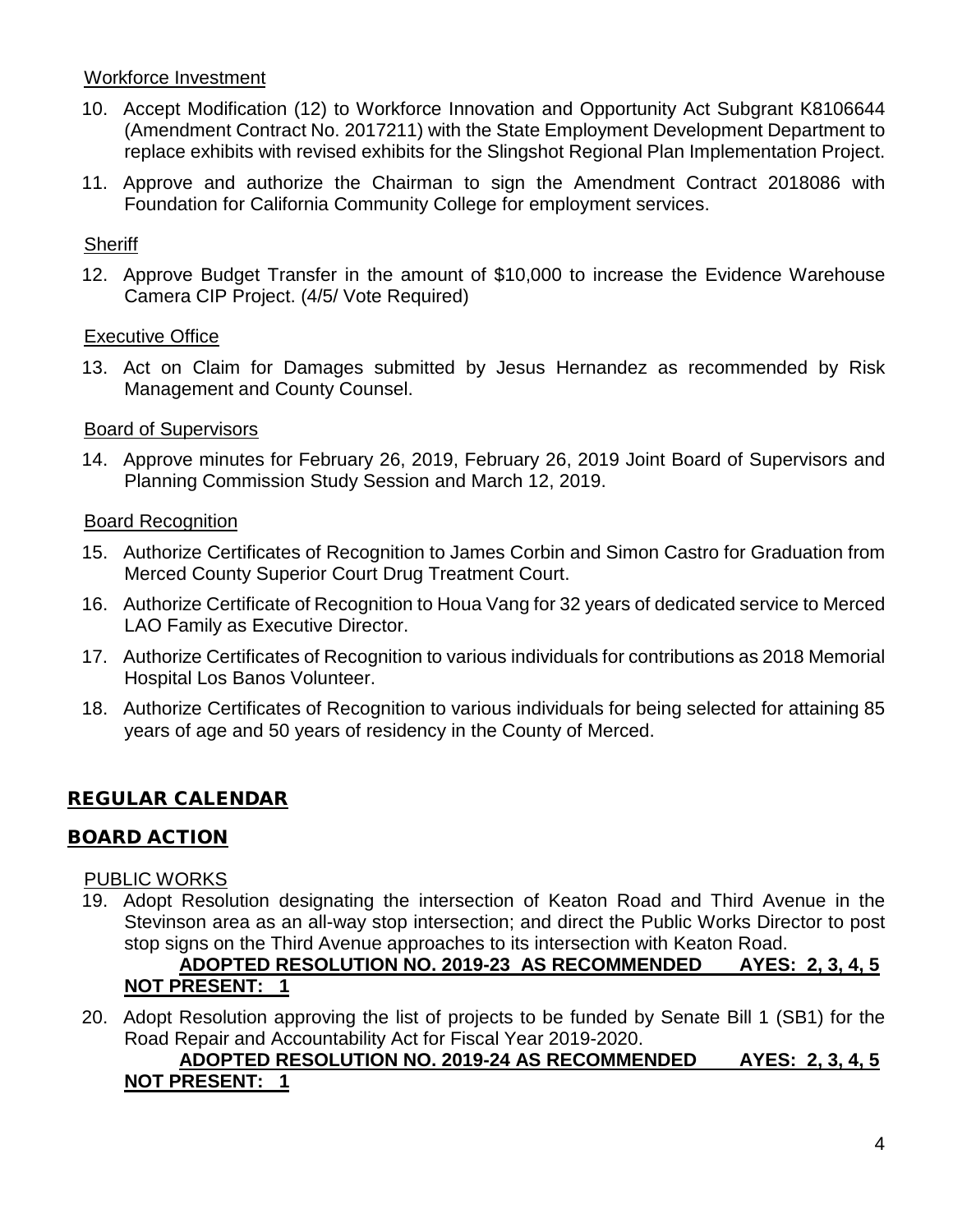21. Contract with Tacos Los Rodriguez to allow operation of a taco truck at the Winton Park located at the corner of Olive Avenue and Winton Way in Winton. (4/5 Vote Required)

## **AUTHORIZED CONTRACT NO. 2019091 AS RECOMMENDED AYES: 2, 3, 4, 5 NOT PRESENT: 1**

# HEALTH

- 22. Contract with All Health Services, Inc. for Supplemental Health Care Nursing Services. **AUTHORIZED CONTRACT NO. 2019092 AS RECOMMENDED AYES: 2, 3, 4, 5 NOT PRESENT: 1**
- 23. Contract with California Health Collaborative to provide technical support for the Merced County Tobacco Control Program.

### **AUTHORIZED CONTRACT NO. 2019093 AS RECOMMENDED AYES: 2, 3, 4, 5 NOT PRESENT: 1**

## BEHAVIORAL HEALTH AND RECOVERY SERVICES

24. Contract with Regents of University of California for clinical learning experience for medical student interns from University of California, Davis.

### **AUTHORIZED CONTRACT NO. 2019094 AS RECOMMENDED AYES: 2, 3, 4, 5 NOT PRESENT: 1**

### HUMAN SERVICES AGENCY

25. Interdepartmental Agreement with Merced County Sheriff's Department for social worker safety and support.

### **AUTHORIZED CONTRACT NO. 2019095 AS RECOMMENDED AYES: 2, 3, 4, 5 NOT PRESENT: 1**

26. Contract with Jump Technology Services for an online software system for Merced County Adult Protective Services.

### **AUTHORIZED CONTRACT NO. 2019096 AS RECOMMENDED AYES: 2, 3, 4, 5 NOT PRESENT: 1**

27. Contract with Merced County Office of Education to provide a camping trip for foster youth in the Independent Living Program (ILP).

## **AUTHORIZED CONTRACT NO. 2019097 AS RECOMMENDED AYES: 2, 3, 4, 5 NOT PRESENT: 1**

28. Contract with Merced County Office of Education to provide a camping trip for foster youth. **AUTHORIZED CONTRACT NO. 2019098 AS RECOMMENDED AYES: 2, 3, 4, 5 NOT PRESENT: 1**

### WORKFORCE INVESTMENT

29. Approve the Local Workforce Development Board Recertification Request for program years 2019-2021 to continue providing employment-related services to businesses and job seekers under the Workforce Innovation and Opportunity Act (WIOA) in Merced County.

## **APPROVED AS RECOMMENDED AYES: 2, 3, 4, 5 NOT PRESENT: 1**

### **SHERIFF**

30. Contract with Winton School District for School Resource Officer.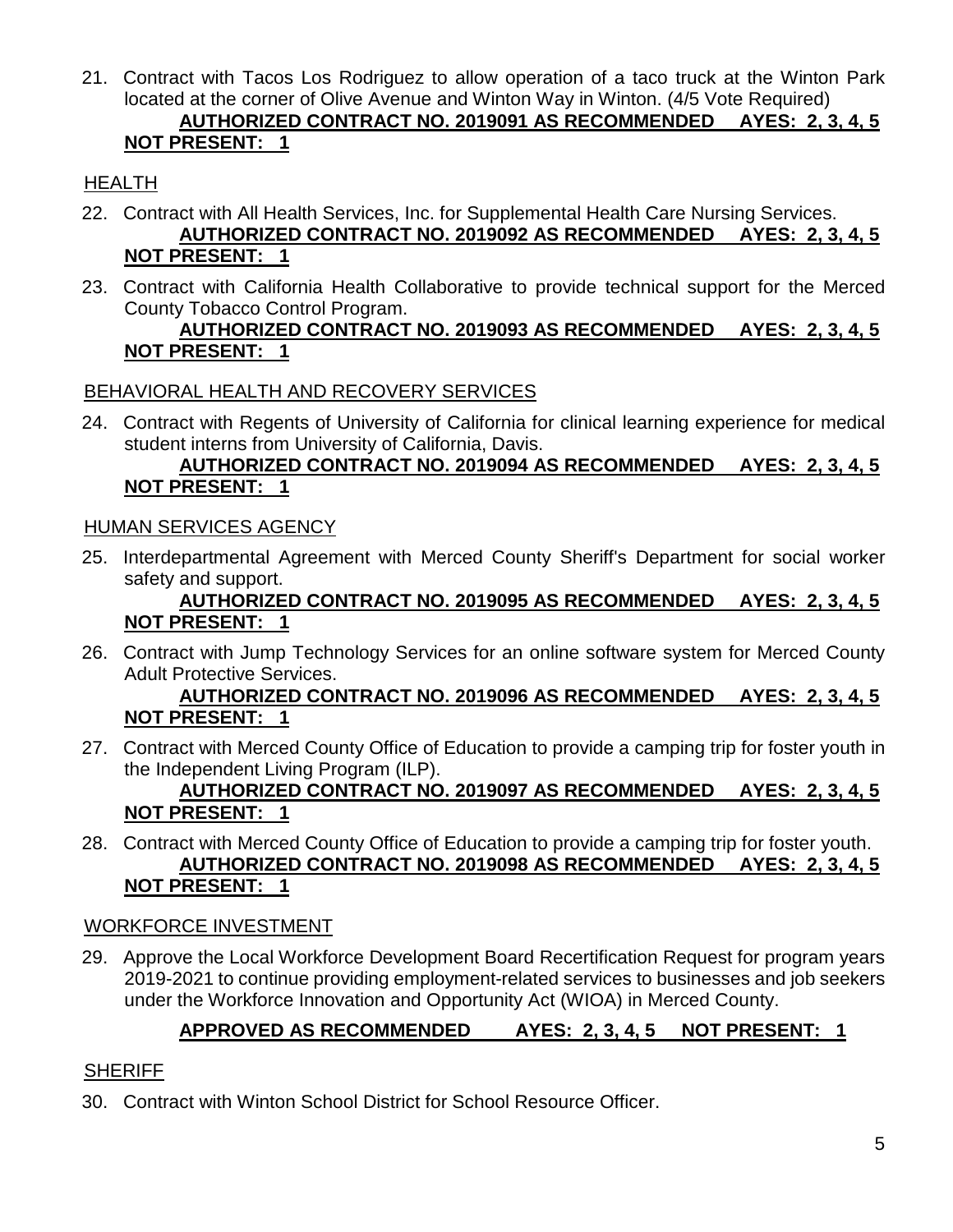### **AUTHORIZED CONTRACT NO. 2019099 AS RECOMMENDED AYES: 2, 3, 4, 5 NOT PRESENT: 1**

### HUMAN RESOURCES

31. Contract with Liebert Cassidy Whitmore to provide mandatory Sexual Harassment Training as outlined in Assembly Bill 1825 and 2053 and in Senate Bill 1300 and 1343.

### **AUTHORIZED CONTRACT NO. 2019100 AS RECOMMENDED AYES: 2, 3, 4, 5 NOT PRESENT: 1**

32. Approve the following departmental personnel actions: Change one Legal Assistant-Confidential, Position 4, Class 7594, in Budget Unit 12500 to a Risk Analyst II, Class 7728, Step 3 and approve the amendments to the Position Allocation Resolution 06-120A.

### **ADOPTED RESOLUTION NO. 2019-25 AS RECOMMENDED AYES: 2, 3, 4, 5 NOT PRESENT: 1**

### BOARD OF SUPERVISORS

33. Accept 2018 Local Agency Biennial Notice from Ballico-Cressey School District as submitted with no amendment required, and authorize notification to the agency of action taken.

### **APPROVED AS RECOMMENDED AYES: 2, 3, 4, 5 NOT PRESENT: 1**

#### BOARD APPOINTMENTS

34. Reappoint Albert Moitoso and Jeremy Boland to serve as members of the Snelling Cemetery District until July 1, 2022.

#### **APPROVED AS RECOMMENDED AYES: 2, 3, 4, 5 NOT PRESENT: 1**

35. Appoint Paula Mason representing Appointed Member-At-Large to serve on the Merced County Behavioral Health Board until June 30, 2021.

### **APPROVED AS RECOMMENDED AYES: 2, 3, 4, 5 NOT PRESENT: 1**

#### BOARD INFORMATION & POSSIBLE ACTION **ACCEPTED AND PLACED ON FILE AYES: 2, 3, 4, 5 NOT PRESENT: 1**

36. Merced County Mosquito Abatement District re: General Manager's Report February 19 - March 19, 2019.

### **THE BOARD ADJOURNED THE MEETING AT 11:46 A.M. UNTIL TUESDAY, APRIL 16, 2019, AT 10:00 A.M.**